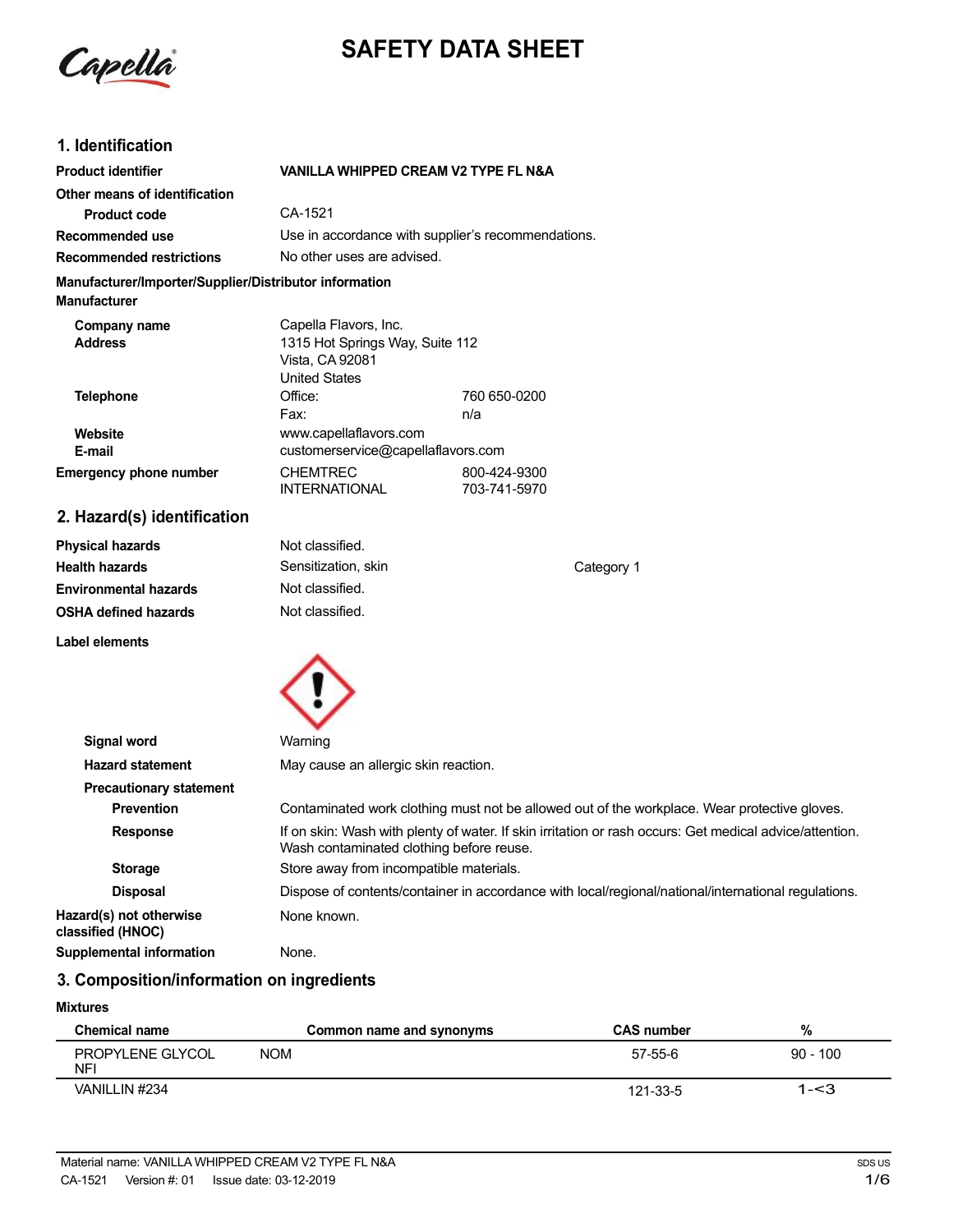| <b>Chemical name</b>                                                                                          | Common name and synonyms                                                                                                                                                                                                                                                                                                                                                                                                                                                                                                             | <b>CAS number</b> | $\%$ |
|---------------------------------------------------------------------------------------------------------------|--------------------------------------------------------------------------------------------------------------------------------------------------------------------------------------------------------------------------------------------------------------------------------------------------------------------------------------------------------------------------------------------------------------------------------------------------------------------------------------------------------------------------------------|-------------------|------|
| VANILLA EXTRACT #1237 -<br><b>SENTREX</b>                                                                     |                                                                                                                                                                                                                                                                                                                                                                                                                                                                                                                                      | 8024-06-4         | <1   |
| Other components below reportable levels                                                                      |                                                                                                                                                                                                                                                                                                                                                                                                                                                                                                                                      |                   | < 1  |
|                                                                                                               | *Designates that a specific chemical identity and/or percentage of composition has been withheld as a trade secret.                                                                                                                                                                                                                                                                                                                                                                                                                  |                   |      |
| 4. First-aid measures                                                                                         |                                                                                                                                                                                                                                                                                                                                                                                                                                                                                                                                      |                   |      |
| <b>Inhalation</b><br><b>Skin contact</b>                                                                      | Move to fresh air. Call a physician if symptoms develop or persist.<br>Remove contaminated clothing immediately and wash skin with soap and water. In case of<br>eczema or other skin disorders: Seek medical attention and take along these instructions.                                                                                                                                                                                                                                                                           |                   |      |
| Eye contact                                                                                                   | Rinse with water. Get medical attention if irritation develops and persists.                                                                                                                                                                                                                                                                                                                                                                                                                                                         |                   |      |
| Ingestion                                                                                                     | Rinse mouth. Get medical attention if symptoms occur.                                                                                                                                                                                                                                                                                                                                                                                                                                                                                |                   |      |
| <b>Most important</b><br>symptoms/effects, acute and<br>delayed                                               | May cause an allergic skin reaction. Dermatitis. Rash.                                                                                                                                                                                                                                                                                                                                                                                                                                                                               |                   |      |
| Indication of immediate<br>medical attention and special<br>treatment needed                                  | Provide general supportive measures and treat symptomatically. Keep victim under observation.<br>Symptoms may be delayed.                                                                                                                                                                                                                                                                                                                                                                                                            |                   |      |
| <b>General information</b>                                                                                    | Ensure that medical personnel are aware of the material(s) involved, and take precautions to<br>protect themselves. Wash contaminated clothing before reuse.                                                                                                                                                                                                                                                                                                                                                                         |                   |      |
| 5. Fire-fighting measures                                                                                     |                                                                                                                                                                                                                                                                                                                                                                                                                                                                                                                                      |                   |      |
| Suitable extinguishing media                                                                                  | Alcohol resistant foam. Powder. Carbon dioxide (CO2).                                                                                                                                                                                                                                                                                                                                                                                                                                                                                |                   |      |
| <b>Unsuitable extinguishing</b><br>media                                                                      | Do not use water jet as an extinguisher, as this will spread the fire.                                                                                                                                                                                                                                                                                                                                                                                                                                                               |                   |      |
| Specific hazards arising from<br>the chemical                                                                 | During fire, gases hazardous to health may be formed.                                                                                                                                                                                                                                                                                                                                                                                                                                                                                |                   |      |
| Special protective equipment<br>and precautions for firefighters                                              | Self-contained breathing apparatus and full protective clothing must be worn in case of fire.                                                                                                                                                                                                                                                                                                                                                                                                                                        |                   |      |
| <b>Fire fighting</b><br>equipment/instructions                                                                | Move containers from fire area if you can do so without risk.                                                                                                                                                                                                                                                                                                                                                                                                                                                                        |                   |      |
| <b>Specific methods</b>                                                                                       | Use standard firefighting procedures and consider the hazards of other involved materials.                                                                                                                                                                                                                                                                                                                                                                                                                                           |                   |      |
| <b>General fire hazards</b>                                                                                   | No unusual fire or explosion hazards noted.                                                                                                                                                                                                                                                                                                                                                                                                                                                                                          |                   |      |
| 6. Accidental release measures                                                                                |                                                                                                                                                                                                                                                                                                                                                                                                                                                                                                                                      |                   |      |
| Personal precautions,<br>protective equipment and<br>emergency procedures<br><b>Methods and materials for</b> | Keep unnecessary personnel away. Keep people away from and upwind of spill/leak. Wear<br>appropriate protective equipment and clothing during clean-up. Avoid breathing mist/vapors. Do<br>not touch damaged containers or spilled material unless wearing appropriate protective clothing.<br>Ensure adequate ventilation. Local authorities should be advised if significant spillages cannot be<br>contained. For personal protection, see section 8 of the SDS.<br>Use water spray to reduce vapors or divert vapor cloud drift. |                   |      |
| containment and cleaning up                                                                                   | Large Spills: Stop the flow of material, if this is without risk. Dike the spilled material, where this is<br>possible. Absorb in vermiculite, dry sand or earth and place into containers. Following product<br>recovery, flush area with water.                                                                                                                                                                                                                                                                                    |                   |      |
|                                                                                                               | Small Spills: Wipe up with absorbent material (e.g. cloth, fleece). Clean surface thoroughly to<br>remove residual contamination.                                                                                                                                                                                                                                                                                                                                                                                                    |                   |      |
|                                                                                                               | Never return spills to original containers for re-use. For waste disposal, see section 13 of the SDS.                                                                                                                                                                                                                                                                                                                                                                                                                                |                   |      |
| <b>Environmental precautions</b>                                                                              | Avoid discharge into drains, water courses or onto the ground.                                                                                                                                                                                                                                                                                                                                                                                                                                                                       |                   |      |
| 7. Handling and storage                                                                                       |                                                                                                                                                                                                                                                                                                                                                                                                                                                                                                                                      |                   |      |
| Precautions for safe handling                                                                                 |                                                                                                                                                                                                                                                                                                                                                                                                                                                                                                                                      |                   |      |
|                                                                                                               | Avoid breathing mist/vapors. Avoid contact with eyes, skin, and clothing. Avoid prolonged<br>exposure. Provide adequate ventilation. Wear appropriate personal protective equipment. Observe<br>good industrial hygiene practices.                                                                                                                                                                                                                                                                                                   |                   |      |
| Conditions for safe storage,<br>including any incompatibilities                                               | Store in tightly closed container. Store away from incompatible materials (see Section 10 of the<br>SDS).                                                                                                                                                                                                                                                                                                                                                                                                                            |                   |      |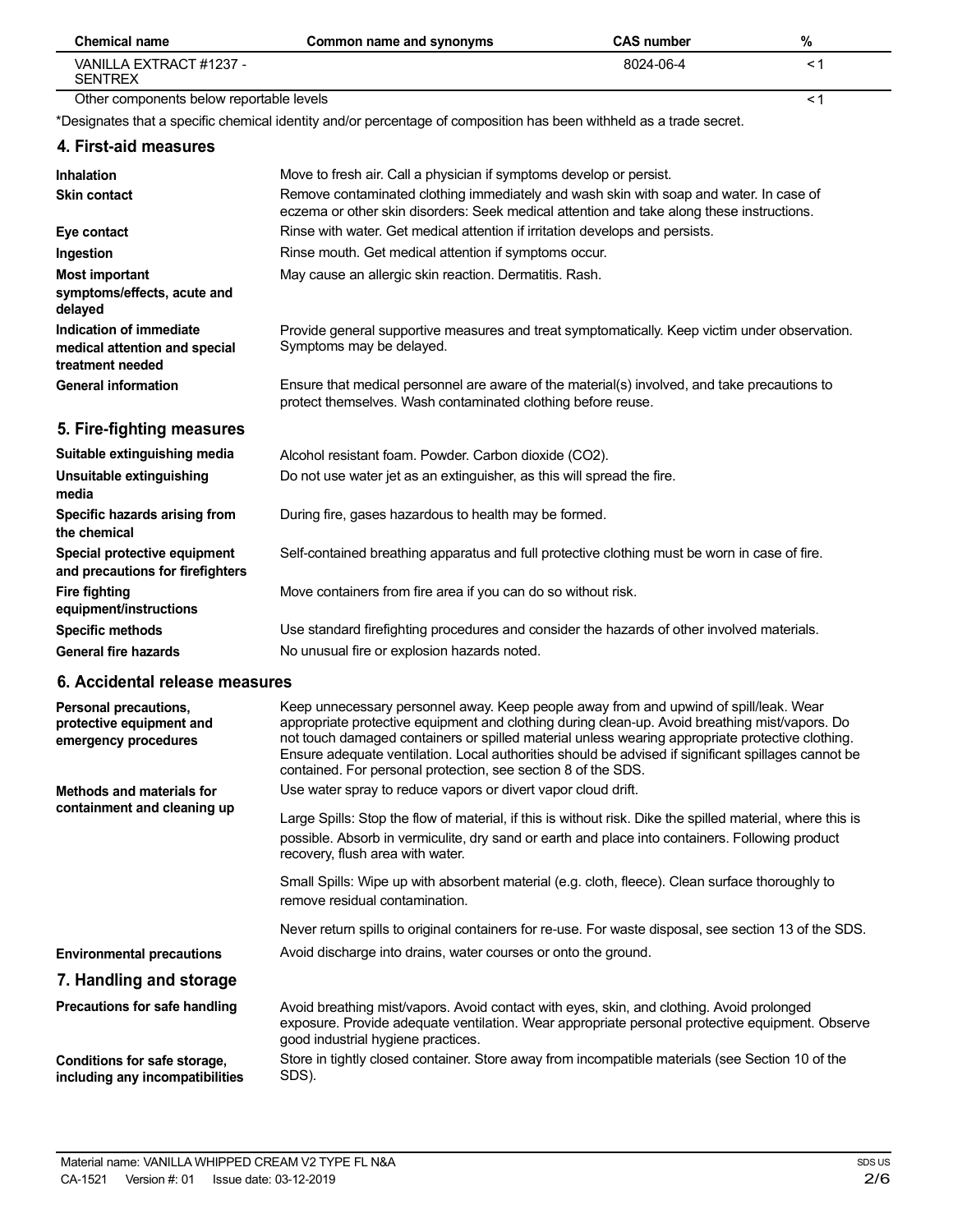# **8. Exposure controls/personal protection**

## **Occupational exposure limits**

The following constituents are the only constituents of the product which have a PEL, TLV or other recommended exposure limit. At this time, the other constituents have no known exposure limits.

|                                           | US. Workplace Environmental Exposure Level (WEEL) Guides                                                                                                                                                                                                                                                                                                           |            |          |
|-------------------------------------------|--------------------------------------------------------------------------------------------------------------------------------------------------------------------------------------------------------------------------------------------------------------------------------------------------------------------------------------------------------------------|------------|----------|
| <b>Components</b>                         | <b>Type</b>                                                                                                                                                                                                                                                                                                                                                        | Value      | Form     |
| PROPYLENE GLYCOL<br>NOM NFI (CAS 57-55-6) | <b>TWA</b>                                                                                                                                                                                                                                                                                                                                                         | 10 mg/m3   | Aerosol. |
| VANILLIN #234 (CAS<br>$121 - 33 - 5$      | <b>TWA</b>                                                                                                                                                                                                                                                                                                                                                         | 10 $mg/m3$ |          |
| <b>Biological limit values</b>            | No biological exposure limits noted for the ingredient(s).                                                                                                                                                                                                                                                                                                         |            |          |
| Appropriate engineering<br>controls       | Good general ventilation should be used. Ventilation rates should be matched to conditions. If<br>applicable, use process enclosures, local exhaust ventilation, or other engineering controls to<br>maintain airborne levels below recommended exposure limits. If exposure limits have not been<br>established, maintain airborne levels to an acceptable level. |            |          |
|                                           | Individual protection measures, such as personal protective equipment                                                                                                                                                                                                                                                                                              |            |          |
| Eye/face protection                       | Face shield is recommended. Wear safety glasses with side shields (or goggles).                                                                                                                                                                                                                                                                                    |            |          |
| <b>Skin protection</b>                    |                                                                                                                                                                                                                                                                                                                                                                    |            |          |
| Hand protection                           | Wear appropriate chemical resistant gloves.                                                                                                                                                                                                                                                                                                                        |            |          |
| Other                                     | Wear appropriate chemical resistant clothing. Use of an impervious apron is recommended.                                                                                                                                                                                                                                                                           |            |          |
| <b>Respiratory protection</b>             | In case of insufficient ventilation, wear suitable respiratory equipment.                                                                                                                                                                                                                                                                                          |            |          |
| <b>Thermal hazards</b>                    | Wear appropriate thermal protective clothing, when necessary.                                                                                                                                                                                                                                                                                                      |            |          |
| General hygiene<br>considerations         | Always observe good personal hygiene measures, such as washing after handling the material<br>and before eating, drinking, and/or smoking. Routinely wash work clothing and protective<br>equipment to remove contaminants. Contaminated work clothing should not be allowed out of the<br>workplace.                                                              |            |          |

# **9. Physical and chemical properties**

| Appearance                                   |                                   |
|----------------------------------------------|-----------------------------------|
| <b>Physical state</b>                        | Liquid.                           |
| Form                                         | Liquid.                           |
| Color                                        | Not available.                    |
| Odor                                         | Not available.                    |
| Odor threshold                               | Not available.                    |
| рH                                           | Not available.                    |
| Melting point/freezing point                 | -74.2 °F (-59 °C) estimated       |
| Initial boiling point and boiling<br>range   | 370.76 °F (188.2 °C) estimated    |
| <b>Flash point</b>                           | > 200.0 °F (> 93.3 °C) Closed Cup |
| <b>Evaporation rate</b>                      | Not available.                    |
| Flammability (solid, gas)                    | Not applicable.                   |
| Upper/lower flammability or explosive limits |                                   |
| <b>Flammability limit - lower</b><br>(%)     | Not available.                    |
| <b>Flammability limit - upper</b><br>(%)     | Not available.                    |
| Explosive limit - lower (%)                  | Not available.                    |
| Explosive limit - upper (%)                  | Not available.                    |
| Vapor pressure                               | 0.17 hPa estimated                |
| <b>Vapor density</b>                         | Not available.                    |
| <b>Relative density</b>                      | Not available.                    |
| Solubility(ies)                              |                                   |
| Solubility (water)                           | Not available.                    |
|                                              |                                   |

Material name: VANILLA WHIPPED CREAM V2 TYPE FL N&A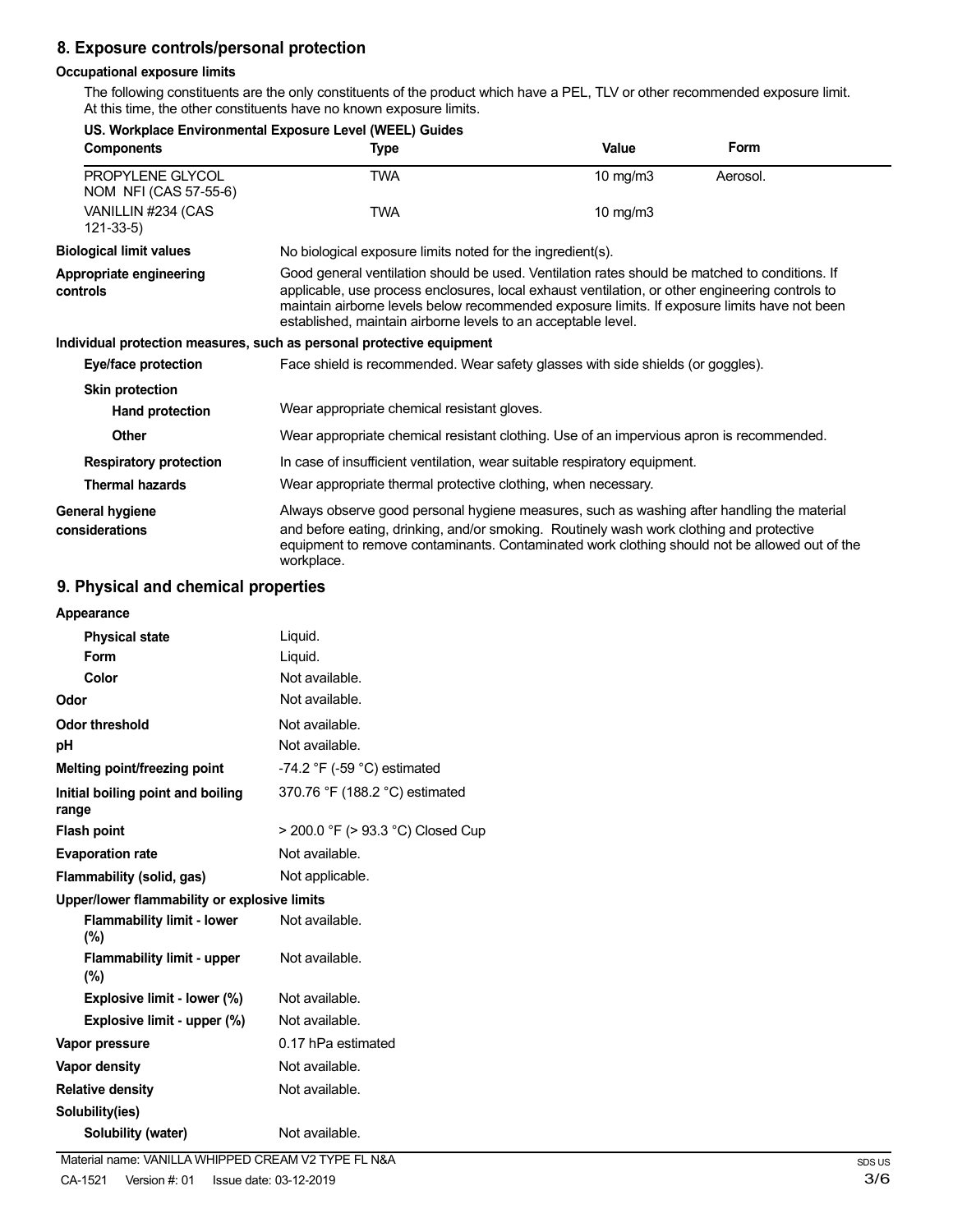| <b>Partition coefficient</b><br>(n-octanol/water) | Not available.                                                                                                                                                           |
|---------------------------------------------------|--------------------------------------------------------------------------------------------------------------------------------------------------------------------------|
| <b>Auto-ignition temperature</b>                  | 700 °F (371.11 °C) estimated                                                                                                                                             |
| <b>Decomposition temperature</b>                  | Not available.                                                                                                                                                           |
| <b>Viscosity</b>                                  | Not available.                                                                                                                                                           |
| <b>Other information</b>                          |                                                                                                                                                                          |
| <b>Explosive properties</b>                       | Not explosive.                                                                                                                                                           |
| <b>Flammability class</b>                         | Combustible IIIB estimated                                                                                                                                               |
| <b>Oxidizing properties</b>                       | Not oxidizing.                                                                                                                                                           |
| <b>Refractive index</b>                           | 1.4222 - 1.4522                                                                                                                                                          |
| <b>Specific gravity</b>                           | $1.02 - 1.05$                                                                                                                                                            |
| 10. Stability and reactivity                      |                                                                                                                                                                          |
| <b>Reactivity</b>                                 | The product is stable and non-reactive under normal conditions of use, storage and transport.                                                                            |
| <b>Chemical stability</b>                         | Material is stable under normal conditions.                                                                                                                              |
| Possibility of hazardous<br>reactions             | No dangerous reaction known under conditions of normal use.                                                                                                              |
| <b>Conditions to avoid</b>                        | Keep away from heat, hot surfaces, sparks, open flames and other ignition sources. Avoid<br>temperatures exceeding the flash point. Contact with incompatible materials. |
| Incompatible materials                            | Strong oxidizing agents.                                                                                                                                                 |
| <b>Hazardous decomposition</b><br>products        | No hazardous decomposition products are known.                                                                                                                           |
| 11. Toxicological information                     |                                                                                                                                                                          |
| Information on likely routes of exposure          |                                                                                                                                                                          |
| <b>Inhalation</b>                                 | Prolonged inhalation may be harmful.                                                                                                                                     |
| <b>Skin contact</b>                               | May cause an allergic skin reaction.                                                                                                                                     |

| <b>Skin contact</b>                                                                | May cause an allergic skin reaction.                                                                                          |
|------------------------------------------------------------------------------------|-------------------------------------------------------------------------------------------------------------------------------|
| Eye contact                                                                        | Direct contact with eyes may cause temporary irritation.                                                                      |
| Ingestion                                                                          | Expected to be a low ingestion hazard.                                                                                        |
| Symptoms related to the<br>physical, chemical and<br>toxicological characteristics | May cause an allergic skin reaction. Dermatitis. Rash.                                                                        |
| Information on toxicological effects                                               |                                                                                                                               |
| <b>Acute toxicity</b>                                                              | Not available.                                                                                                                |
| <b>Skin corrosion/irritation</b>                                                   | Prolonged skin contact may cause temporary irritation.                                                                        |
| Serious eye damage/eye<br>irritation                                               | Direct contact with eyes may cause temporary irritation.                                                                      |
| Respiratory or skin sensitization                                                  |                                                                                                                               |
| <b>Respiratory sensitization</b>                                                   | Not a respiratory sensitizer.                                                                                                 |
| <b>Skin sensitization</b>                                                          | May cause an allergic skin reaction.                                                                                          |
| Germ cell mutagenicity                                                             | No data available to indicate product or any components present at greater than 0.1% are<br>mutagenic or genotoxic.           |
| Carcinogenicity                                                                    | Not classifiable as to carcinogenicity to humans.                                                                             |
| <b>IARC Monographs. Overall Evaluation of Carcinogenicity</b>                      |                                                                                                                               |
| Not listed.<br>Not regulated.                                                      | OSHA Specifically Regulated Substances (29 CFR 1910.1001-1052)<br>US. National Toxicology Program (NTP) Report on Carcinogens |
| Not listed.                                                                        |                                                                                                                               |
| <b>Reproductive toxicity</b>                                                       | This product is not expected to cause reproductive or developmental effects.<br>Not classified.                               |
| Specific target organ toxicity -<br>single exposure                                |                                                                                                                               |
| Specific target organ toxicity -<br>repeated exposure                              | Not classified.                                                                                                               |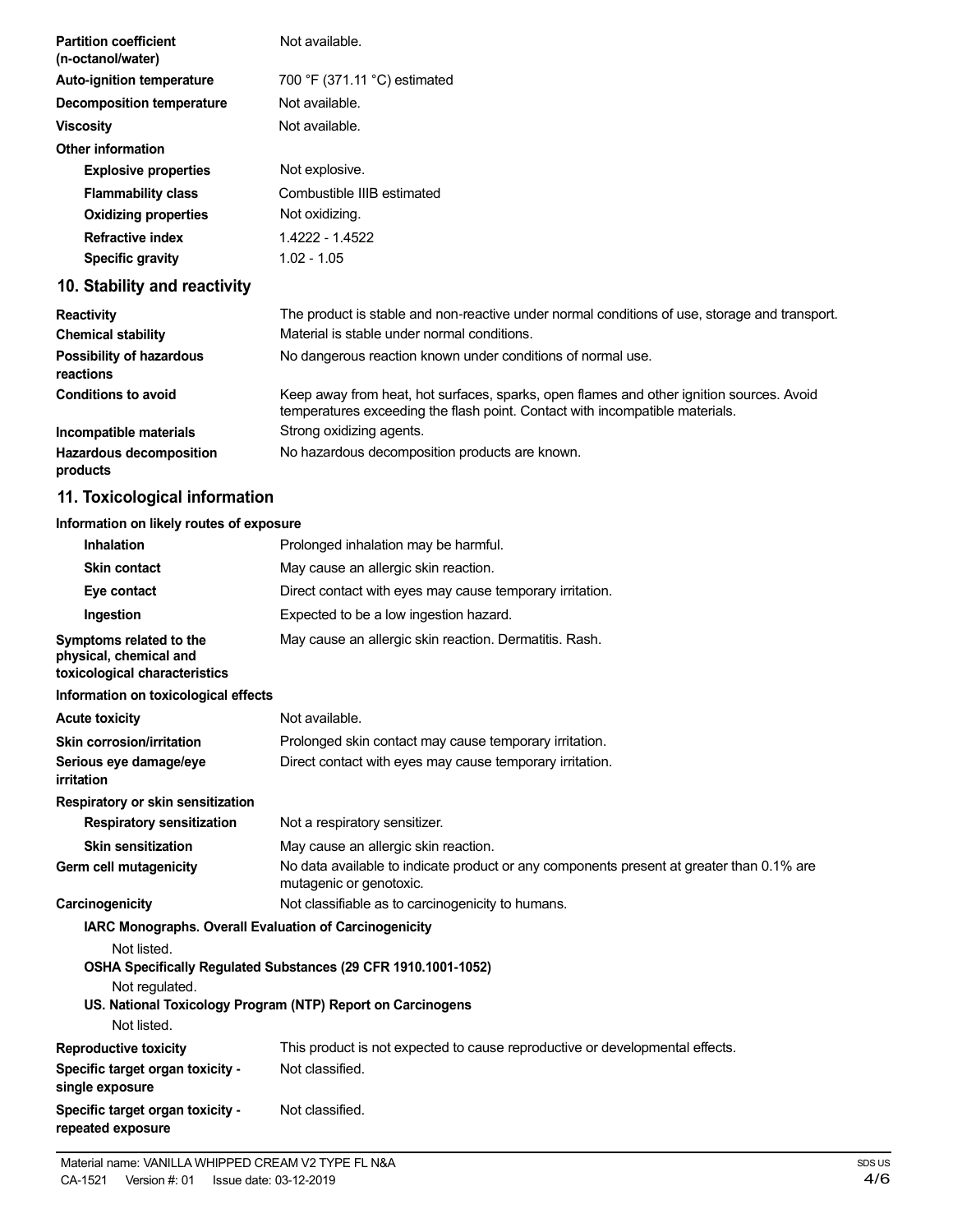| <b>Aspiration hazard</b>                          | Not an aspiration hazard.                              |                                                                                                                                                                                                       |
|---------------------------------------------------|--------------------------------------------------------|-------------------------------------------------------------------------------------------------------------------------------------------------------------------------------------------------------|
| <b>Chronic effects</b>                            | Prolonged inhalation may be harmful.                   |                                                                                                                                                                                                       |
| 12. Ecological information                        |                                                        |                                                                                                                                                                                                       |
| <b>Ecotoxicity</b>                                |                                                        | The product is not classified as environmentally hazardous. However, this does not exclude the<br>possibility that large or frequent spills can have a harmful or damaging effect on the environment. |
| Persistence and degradability                     |                                                        | No data is available on the degradability of any ingredients in the mixture.                                                                                                                          |
| <b>Bioaccumulative potential</b>                  |                                                        |                                                                                                                                                                                                       |
| Partition coefficient n-octanol / water (log Kow) |                                                        |                                                                                                                                                                                                       |
| PROPYLENE GLYCOL<br>VANILLIN #234                 | NOM NFI                                                | $-0.92$<br>1.37                                                                                                                                                                                       |
| <b>Mobility in soil</b>                           | No data available.                                     |                                                                                                                                                                                                       |
| Other adverse effects                             |                                                        | No other adverse environmental effects (e.g. ozone depletion, photochemical ozone creation<br>potential, endocrine disruption, global warming potential) are expected from this component.            |
| 13. Disposal considerations                       |                                                        |                                                                                                                                                                                                       |
| <b>Disposal instructions</b>                      |                                                        | Collect and reclaim or dispose in sealed containers at licensed waste disposal site. Dispose of<br>contents/container in accordance with local/regional/national/international regulations.           |
| Local disposal regulations                        | Dispose in accordance with all applicable regulations. |                                                                                                                                                                                                       |
| Hazardous waste code                              | disposal company.                                      | The waste code should be assigned in discussion between the user, the producer and the waste                                                                                                          |
| Waste from residues / unused<br>products          | Disposal instructions).                                | Dispose of in accordance with local regulations. Empty containers or liners may retain some<br>product residues. This material and its container must be disposed of in a safe manner (see:           |
| <b>Contaminated packaging</b>                     | disposal.                                              | Since emptied containers may retain product residue, follow label warnings even after container is<br>emptied. Empty containers should be taken to an approved waste handling site for recycling or   |
| 14. Transport information                         |                                                        |                                                                                                                                                                                                       |
| <b>DOT</b>                                        |                                                        |                                                                                                                                                                                                       |
| Not regulated as dangerous goods.                 |                                                        |                                                                                                                                                                                                       |
| <b>IATA</b>                                       |                                                        |                                                                                                                                                                                                       |
| Not regulated as dangerous goods.                 |                                                        |                                                                                                                                                                                                       |

**IMDG**

Not regulated as dangerous goods.

**Transport in bulk according to Annex II of MARPOL 73/78 and** Not established.

**the IBC Code**

## **15. Regulatory information**

**US federal regulations**

This product is a "Hazardous Chemical" as defined by the OSHA Hazard Communication Standard, 29 CFR 1910.1200.

## **Toxic Substances Control Act (TSCA)**

## **TSCA Section 12(b) Export Notification (40 CFR 707, Subpt. D)**

Not regulated.

# **CERCLA Hazardous Substance List (40 CFR 302.4)**

Not listed.

# **SARA 304 Emergency release notification**

Not regulated.

# **OSHA Specifically Regulated Substances (29 CFR 1910.1001-1052)**

Not regulated.

# **Superfund Amendments and Reauthorization Act of 1986 (SARA)**

# **SARA 302 Extremely hazardous substance**

Not listed.

**SARA 311/312 Hazardous chemical** No (Exempt)